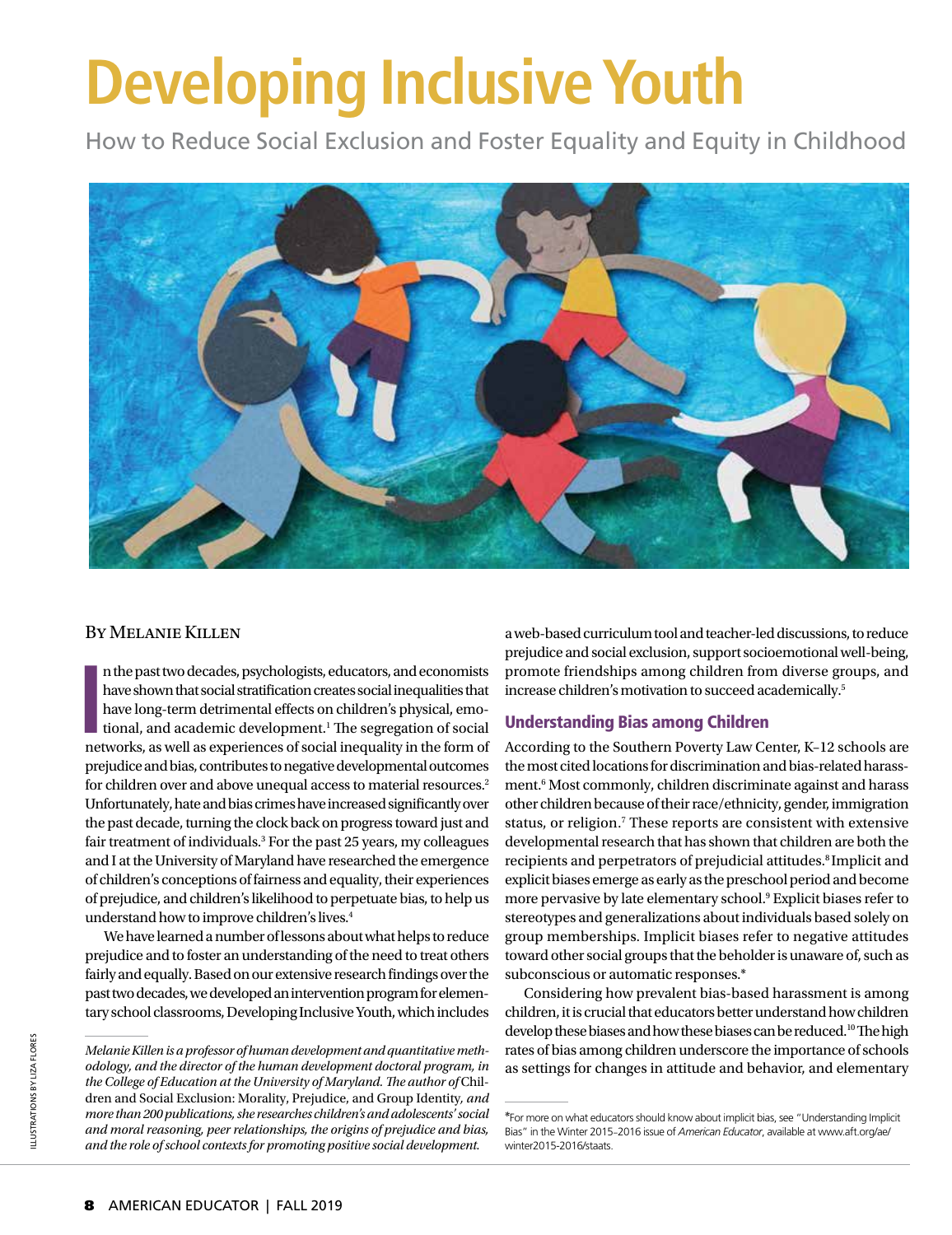school classrooms as the most developmentally appropriate venues for leveraging change among young children to reduce prejudice in adulthood. The consequences for children who *experience* discrimination (e.g., name-calling, bullying, exclusion, relational aggression) as a result of prejudice include compromised health and well-being, stress and anxiety, and low academic achievement.<sup>11</sup> Moreover, children who *perpetuate* bias (i.e., hold biases about social groups that restrict their social interactions) also experience stress associated with negative intergroup relationships in school settings. Thus, reducing prejudice and bias in childhood has positive academic, health, and attitudinal outcomes for *all children.*

One of the most explicit ways in which stereotypes and biases have an impact on children's development is when children experience social exclusion and discrimination from peer groups because of stereotypes and biases held by their peers. Inclusion and exclusion from social groups is already a complex arena, contributing to social rejection and isolation for many children, with negative consequences such as depression and anxiety. To effectively reduce prejudice, interventions must facilitate: (1) social and moral reasoning about intergroup relationships and attitudes, (2) experiences of positive intergroup friendships, and (3) adult-child discussions regarding the unfairness of social exclusion and prejudicial attitudes.

#### Social and Moral Development

Unlike an act of physical harm where children receive consistent messages about what makes it wrong ("You shouldn't hit someone; how would you feel if someone did that to you?"), messages about social exclusion from groups generate a range of responses and vary depending on the specific parameters of the exclusion. For example, most people view it as legitimate to exclude a slow runner from a track team. One has to run fast to be on the team and contribute to its success; the criteria of speed and endurance are agreed upon as appropriate by most individuals. Thus, even if the slow runner feels bad about being excluded, it is understood that speed and endurance are legitimate exclusion criteria.

Yet, if someone is excluded from the track team because of his or her religion, race, or ethnicity, many people would view it as unfair. The reasoning is that one's religion, race, or ethnicity is not related to the agreed upon criteria for being accepted to the track team. Thus, the exclusion in this case is unfair because it is unrelated to the group goals and, importantly, involves the unfair treatment of others.

Children also understand these distinctions, but such understanding emerges slowly over the course of childhood. Children often demonstrate inconsistent judgments about the fairness or unfairness of exclusion. For example, children 4 to 6 years of age often view exclusion of someone because of his or her gender as wrong and unfair ("Girls can play with trucks, too"; "It's not fair to tell the boys that they can't play with dolls") but also demonstrate gender-specific play preferences ("Let's play with the girls and not the boys because they're mean"; "Girls can't play with us 'cause they'll just cry").<sup>12</sup>

When children view social exclusion based on group membership as unfair and wrong, they cite moral concerns to justify this stance ("It's not fair to treat her differently"). However, in situations with ambiguity or complexity, children justify exclusion based on traditions ("We've never 'mixed' before"), conventions ("It's not done that way"), or stereotypic expectations ("Girls aren't good at science"). Children and adolescents also refer to group identity as a basis for social exclusion ("They don't belong to our group"; "He won't fit into our group"; "She doesn't know how we do things because she's from a different place").

What we have learned is that children actively reason about the social world and consider issues of group identity, group norms, and morality. Concepts about both group identity and morality emerge early in development. Morality involves judgments about the fair, equal, and just treatment of others,<sup>13</sup> which emerge during the preschool years. At the same time, children form a group identity that involves affiliating with a group that provides support and friendship.14 However, group identity can lead to in-group preference ("My group gets more than your group"), which has the potential to create prejudicial attitudes.15 What turns in-group preference into prejudice is when out-group dislike or distrust manifests. Many children identify with a group without simultaneously identifying or showing dislike for an out-group. However, when forms of threat exist, then in-group preference can turn into out-group dislike, resulting in prejudicial attitudes and behaviors.16 Forms of threat often surface when resources are limited or competition is high. In these cases, individuals (including children) can align themselves with their own group to compete with other groups, creating derogatory attitudes about the out-group. Further, when adults convey negative messages about groups (such as gender, race, and ethnicity), or when stereotypes are perpetuated and reinforced through the media, then children often turn their in-group alliance into out-group distrust.

## The high rates of bias among children underscore the importance of schools as settings for changes in attitude and behavior.

Group dislike extends beyond the literal dislike of a group to mistrust of someone who is affiliated with a specific group. The process becomes one in which children (and adults) assume homogeneity of the out-group. One way to reduce these types of biases is to help children understand that groups are heterogeneous and that attributing traits to an individual based solely on group membership (or identity) is unfair and prejudicial. Experiences that are most effective in reducing assumptions of homogeneity come in the form of positive intergroup contact.

#### Experiences of Positive Intergroup Friendships

Under optimal conditions, positive contact between groups can reduce prejudicial attitudes.17 Optimal conditions for reducing prejudice are met when those in the advantaged and disadvantaged group (or in-group and out-group) begin the interaction with *equal status* and share *common goals*, when *authority figures* support contact for the goals of mutual respect, and when *cross-group friendships* can be formed. In fact, the most robust finding in developmental (and social) psychological research pertains to the condition of cross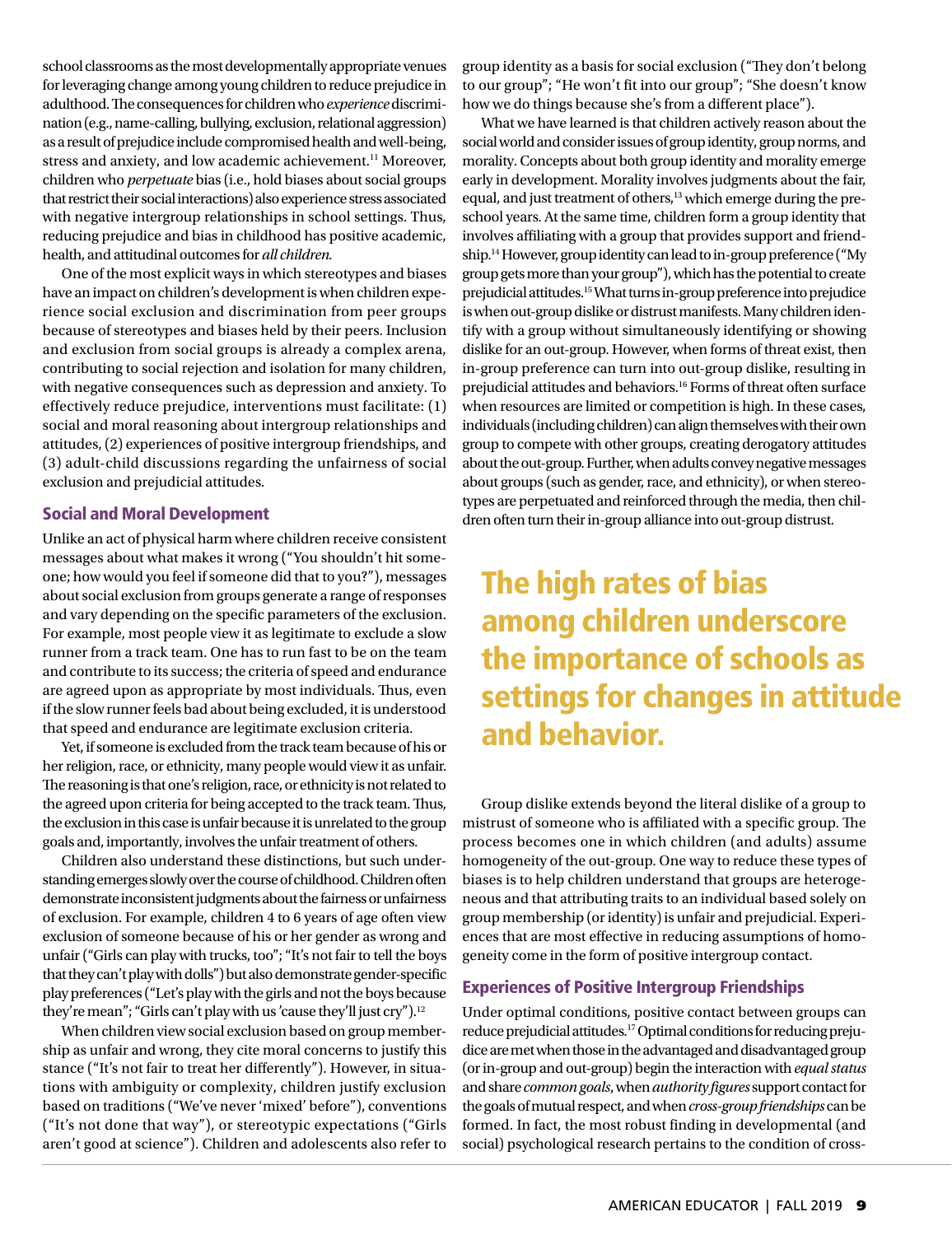group friendships.18 Such friendships enable individuals to have personal experiences that refute stereotypes disseminated in the media and elsewhere in society ("My friend is not like that").

These conditions are not easy to achieve given the pervasive pattern of racial and ethnic segregation in the United States and many places around the globe. (For more on the importance of school integration, see the article on page 26.) Further, in many contexts, ethnic minority group status is associated with socioeconomic status, with low-income groups more often associated with ethnic, racial, and cultural minority status backgrounds. These pervasive demographics that result from social status hierarchies make it difficult to achieve equal status in schools and workplaces. Even though positive change regarding different forms of status have occurred across ethnic, racial, and cultural backgrounds over the past 50 years, positive intergroup contact remains difficult to achieve naturally due to persistent residential segregation patterns. Fortunately, schools can foster positive intergroup contact and encourage relationships that reflect equal status.

## Cross-group friendships enable individuals to have personal experiences that refute stereotypes.

Some examples of positive outcomes of cross-group friendships include students using moral reasoning in their rejection of racebased exclusion, students wanting to be friends with students of other cultural and ethnic backgrounds when they had previously excluded them, and students experiencing a reduced rate of negative implicit bias. Moreover, two forms of cross-group friendships have been shown to be effective: direct (actual positive interactions between individuals) and indirect (hearing or reading about two other individuals, one from one's own group and one from another group, who have become friends). Developmental research has also shown that the promotion of a common inclusive group identity (e.g., a shared nationality or school identity) rather than a singular exclusive group identity (e.g., only identification with being either an ethnic majority or minority) can reduce children's biases against those from other group affiliations.

#### Teacher-Child Discussions about Intergroup Relationships and Bias

While students are often the perpetrators of bias in the classroom, teacher bias has been identified as a source of promoting prejudicial experiences for children.19 Teacher biases about children's ability and aptitude have been demonstrated through research on stereotype threat as well as for an array of academic decisions, such as assessment. Stereotype threat is when students feel at risk of conforming to stereotypic expectations, which negatively impacts their own academic performance.20 Most of this research is experimental in nature, and little work has focused on incorporating teacher bias in interventions designed to change children's attitudes about peer

group social inclusion and exclusion. Some school districts ask teachers to take online implicit bias tests to become aware of their own biases. This is helpful for discovering one's own implicit biases, often unbeknownst to the beholder. This realization, however, does not equip teachers with the tools necessary to address bias and social exclusionary practices that they observe in school settings.

What is needed, then, are curriculum programs designed to promote intergroup friendships and reduce social exclusion and prejudice in childhood as well as to provide teachers with a vocabulary to discuss social exclusion, bias, and stereotypic expectations (recognizing that teachers have their own biases about social groups). Further, measuring teacher bias needs to be included in a program designed to reduce student bias. Moreover, programs must be designed with an awareness of the social, cognitive, and emotional developmental levels of participating students. An intervention study that focuses on diverse group categories and multiple grade levels will enhance the effectiveness and generalizability of the program.

#### Promoting Intergroup Friendships and Reducing Prejudice

Our team at the University of Maryland created Developing Inclusive Youth, an interactive in-classroom program that has two components to it: a web-based curriculum tool and a teacher-led classroom discussion session that immediately follows students' use of the tool. The goals of the research-based program\* are to provide children with the experiences of viewing both inclusive and exclusive behaviors by characters similar to their peers. These characters are diverse in gender, race, ethnicity, socioeconomic status, and immigrant status to increase the chances that one of them will reflect children's own identity. This will provide an experience that will be relevant for most of the children in the classroom. We chose to focus our program on 8- to 11-year-old children because children younger than 8 may be unfamiliar with certain types of diversity. Further, we know that children acquire an understanding of group dynamics (in-group and out-group) between 7 and 9 years of age. Also, we wanted to include an age group that had an emerging understanding of group dynamics and when groups might hold norms that individual members would reject. Finally, we wanted to focus on children prior to middle school (ages 12 to 14), when dating and romantic relationships enter into peer group dynamics, creating new sets of issues that we wanted to avoid.

In the Developing Inclusive Youth web-based tool, shown in Figure 1 on page 11, children progress through eight scenarios, one per week. The interactive design of the tool allows children to watch simulated peer interactions that involve social exclusion. Children are then asked to make decisions, form judgments, and observe the outcomes of their own decision making (these responses are recorded in the tool and produced as a file for statistical analyses). Decisions include whether it is all right or not for several students (in the scenario) to exclude another child, how the different characters will feel, whether the group should include or exclude, and the reasons for doing so. To capture reasoning, children are presented with four different reasons for their decisions and asked to pick one (reasons include unfairness, group functioning, stereotypes, and group norms).

<sup>\*</sup>We are currently evaluating the effectiveness of the program, and our preliminary analyses reveal statistically significant effects. When our analyses are complete, the tool will be made available to school districts for implementation. To learn more, visit www.killenlab.umd.edu.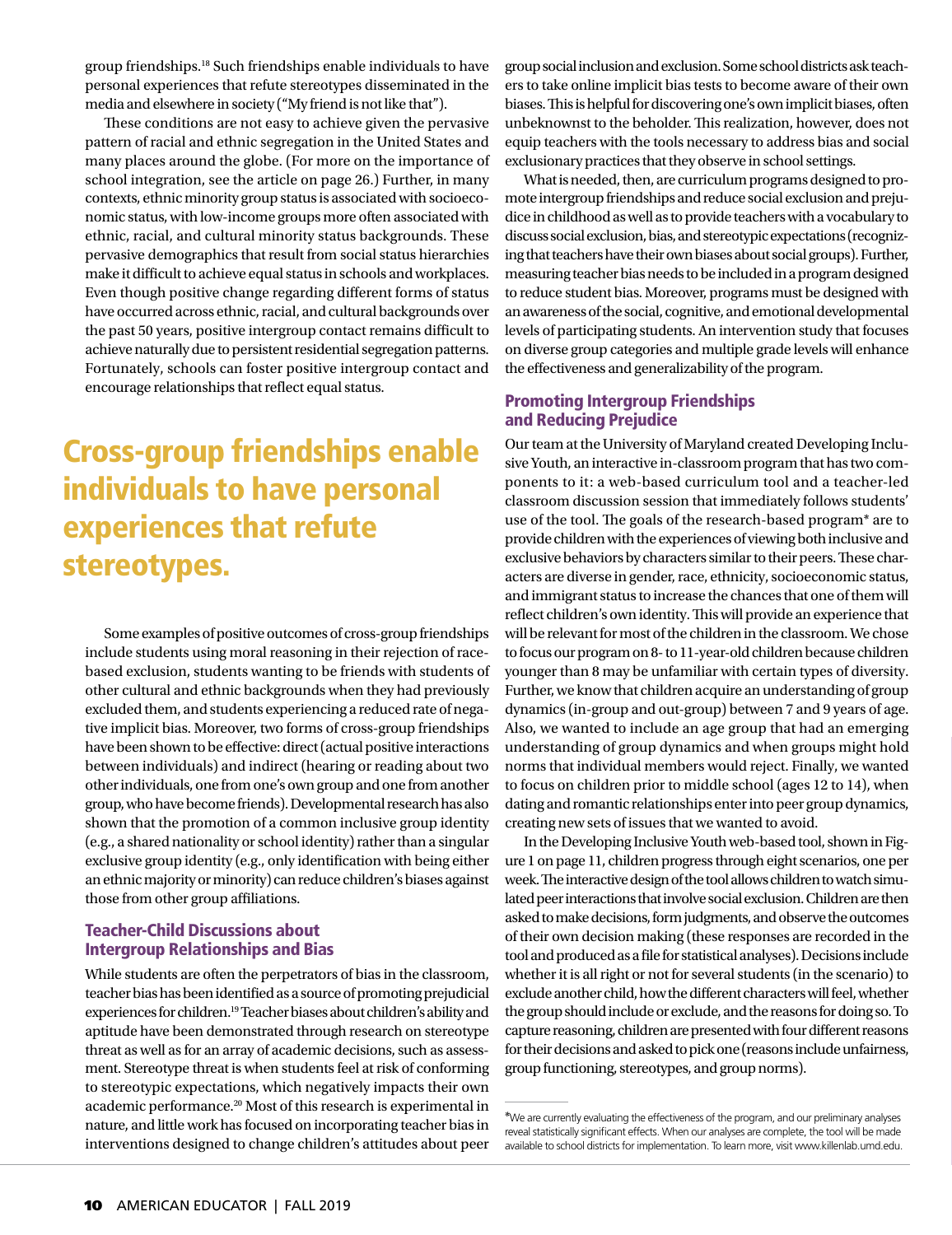The focus of the program is not on children's behavior in the classroom but on the consequences and outcomes of prejudicial attitudes in social relationships at the group level. This focuses the learning opportunity away from the potentially self-conscious focus of individual behavior in a public forum (public reprimands of negative behavior) and instead toward group discussion about the negative dimensions of prejudice and stereotypes. Moreover, the intervention focuses on the common group and shared interests held by children from different backgrounds. Previous research has shown that children use group membership, such as ethnicity, as a cue for friendship. But when they are made aware of salient common interests, such as hobbies and values, then these interests take priority over ethnicity. When children exclude others based on group membership alone, there is a missed opportunity to find a friend with shared goals and interests. To that end, the intervention program focuses extensively on shared goals and interests, such as play activities, hobbies, and values, displayed by children from different backgrounds.

In designing the tool, we used a narrator with voice-over to control for individual differences in children's reading levels. The tool is also interactive; at multiple points, the action freezes and participants make a choice, a judgment, and/or a rating, providing an online record of their responses to the different facets of each exclusion scenario. For example, in the "Science" scenario, four children have to create a science project. Three boys are sitting next to a girl, and one boy says to another boy that he wants to make a robot. The girl asks to join the boys, but one boy whispers to his friend that girls are not good at science. The boy whispers back that his sister is good at science, but this is dismissed by the first boy. The action freezes and the narrator asks the student to make a decision as to whether the boys should include or exclude the girl. Then the student must pick a reason for his or her decision and how each character will feel. The action unfolds and the student watches what happens. The student also has a chance to see what happens when the other choice is made (inclusion or exclusion). The student then

responds to new probes about the characters' expected feelings and the group's reasons for the act of inclusion or exclusion.

Each week (for eight weeks), the program addresses prejudice for multiple group categories (e.g., race, ethnicity, gender, immigrant status, and socioeconomic status), which removes the focus from only one group of participants in the role of potential victims. This optimizes the probability that all participants will identify with at least one of the eight scenarios and relate to both the excluded character and the perpetrator roles in different scenarios. Thus, each week, a new character makes decisions related to including or excluding others.

To illustrate, each week involves an exclusion situation with multiple viewpoints expressed (one child advocates for exclusion, another child advocates for inclusion, and another child is the excluded target). For the first week, the "Recess" scenario features two girls jumping rope who must decide whether to include or exclude a "new kid" at school—a situation that everyone can relate to. The second week's scenario, "Science," mentioned earlier, includes a science project in which boys must decide whether to include or exclude a girl from their task. In the third week's scenario, "Park," the action centers around a tire swing where some white boys decide whether to let a Latino boy join their game (one boy tells the Latino boy to play with his friends from Mexico, and the Latino boy tells him that he was born in the United States and doesn't know anyone from Mexico).

In "Bowling," the fourth week's scenario, some girls must decide whether to invite an immigrant girl from Poland to their bowling party (debating whether she can learn how to bowl). The fifth week's "Arcade" scenario involves exclusion based on wealth status (whether a character has enough money to play games at the arcade), while the sixth week's scenario, "Dance," focuses on two white girls unsure about including a black girl in their ballet group. The seventh week's scenario, "Party," features a Korean boy and his Korean friend deciding whether to invite a non-Korean boy to a birthday party (thinking that he might not like Korean food).

**Figure 1.** Portal for beginning the Developing Inclusive Youth tool, revealing the eight scenarios, one per week for eight **Figure 1.** weeks: Recess, Science, Park, Bowling, Arcade, Dance, Party, and Movie.

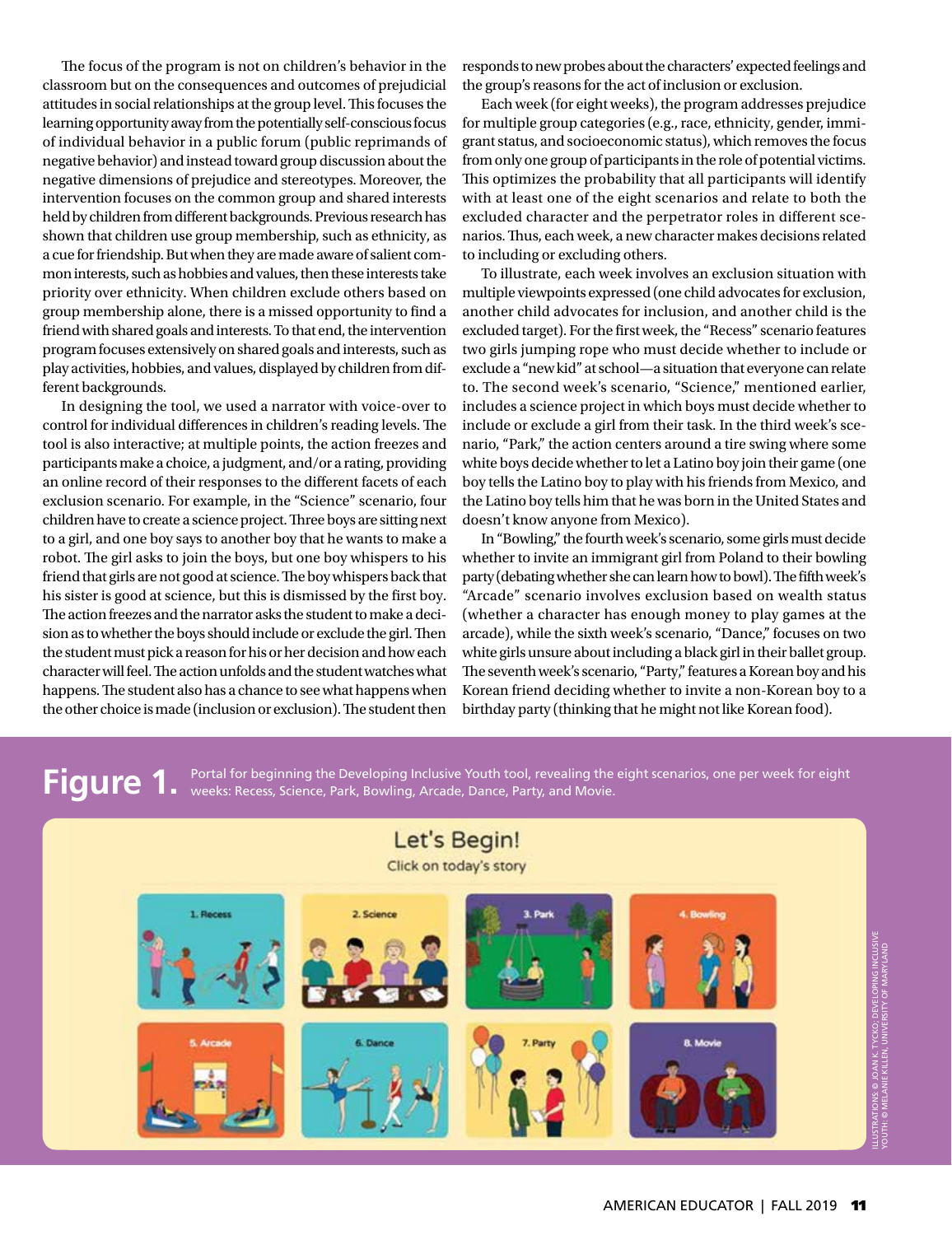

Finally, the eighth week's scenario, "Movie," involves two boys, one Arab and one non-Arab, watching a movie with negative stereotypes about Arabs. While the non-Arab boy enjoys the movie, the Arab boy wants to do a different activity, and the two friends must decide whether to continue watching the movie or not. Watching each of the eight scenarios and responding to the prompts takes students about 15 minutes.

The teacher-led classroom discussion, which lasts for 30 minutes, is the second component of the intervention program. After each child has had an opportunity in the classroom to individually complete the scenario of the week using the web-based curriculum tool, teachers engage students in a discussion regarding the choices and decisions presented in each scenario. Teachers lead this discussion without knowledge of, or reference to, students' own individual decisions. However, teachers are provided with a sequence of questions designed to foster discussion. Teachers also ask students to discuss their own experiences relevant to the scenario. The issues surrounding each scenario are about social inclusion and exclusion, stereotypic expectations, biases, peer relationships, friendships, shared interests, and common goals. Thus, the scenarios depicted in the web-based curriculum tool provide the basis for substantive teacher-led, face-to-face classroom discussions.

Overall, the intervention program creates both indirect and direct intergroup contact. The *indirect contact* in the intervention program occurs with the use of the animated intergroup scenarios in the web-based curriculum tool (which children use in the classroom). Children watch peer exchanges in which children like themselves become friends with those from different backgrounds, and they learn that these peers have common goals and shared interests. The *direct contact* occurs in the program when children discuss their views of the peer scenarios in class with children from different backgrounds, and when these discussions occur among peers. The use of both direct and indirect intergroup contact, as well as including characters from diverse backgrounds, means that this program can be applied in schools with both homogeneous and heterogeneous student bodies.

Through this web-based tool, we hope to promote positive intergroup friendships to reduce prejudice and increase socioemotional well-being. To date, very little research exists on how to change children's attitudes among diverse groups in the context of everyday interactions in school. Yet, exclusionary behavior has extensive negative outcomes, such as the denial of opportunities (e.g., belonging to school clubs that are educational as well as social) and the denial of friendships. One of the expectations of

our program is to change children's behavior and attitudes, which in turn will foster healthy child development.

Currently, we are conducting a randomized control trial of third-, fourth-, and fifth-graders in six schools to determine if the program is effective, and our preliminary results are very promising. Overall, students in the intervention program are statistically more likely to desire to play with peers from different ethnic and racial backgrounds following the program than are children in the control group. In addition, children in the intervention group are statistically more likely to feel a sense of classroom support from their peers.

#### Children's Voices

In implementing this web-based tool, the most poignant discussions arose when the teacher asked children to talk about whether they had experiences like the characters in the scenario of the week. For example, one week, a third-grade African American girl stated, "Some kids said, 'No you can't play with me because you're a different skin color.'" A European American girl sitting next to her said, "That's not nice," and rubbed her back. The teacher then focused the discussion on what can be done when someone says something like this. Other statements that arose were personal experiences of identity, such as when a third-grade Korean boy said, "People assume I'm Chinese, but I'm Korean, and it makes me feel sad because they are judging me by my looks, my nationality." The teacher followed up by asking others what they thought should be done to address this.

Sometimes children reflected on how it must be for other children who are not white, such as when a third-grade European American girl said, "I feel bad about color because white people used to be mean to black people." The teacher responded to this statement with, "Courage is doing right when everyone around you is doing wrong." Regarding gender, children had lively discussions about equality. A fifth-grade boy said, "Give everybody a chance. Your gender doesn't define you. Just because she's a girl doesn't mean she's bad at science." Children also debated gender differences. One fourth-grade girl said, "We have different thoughts. Boys like to mess around, and girls like to get things done." A boy responded with, "That's kind of rude to boys." Other boys chimed in to agree with the girl's statement. The teacher then asked the class to consider what basis they had for thinking about boys and girls differently, and to think about what they shared and had in common.

Enabling children to communicate their attitudes, judgments, and reasons with one another in a supportive classroom is important for progress toward mutual respect and equality. Discussions provide children a chance to hear what their peers are thinking and to challenge or accept their ideas. Teachers provide a framework for encouraging children to listen to one another and generate solutions to problems and negative attitudes. In our feedback from teachers, they often told us that they learned things about their students that they never knew they had experienced, and this helped them understand their perspective and foster a more inclusive environment.

rejudice and discrimination observed in adults often originates in childhood.<sup>21</sup> Research on child development has investigated the origins of prejudice, how it evolves, and what factors both accelerate and diminish preju rejudice and discrimination observed in adults often originates in childhood.21 Research on child development has investigated the origins of prejudice, how it evolves, and what factors both accelerate and diminish prejudice. At the same and apply these concepts to their daily interactions with peers. *(Continued on page 40)*